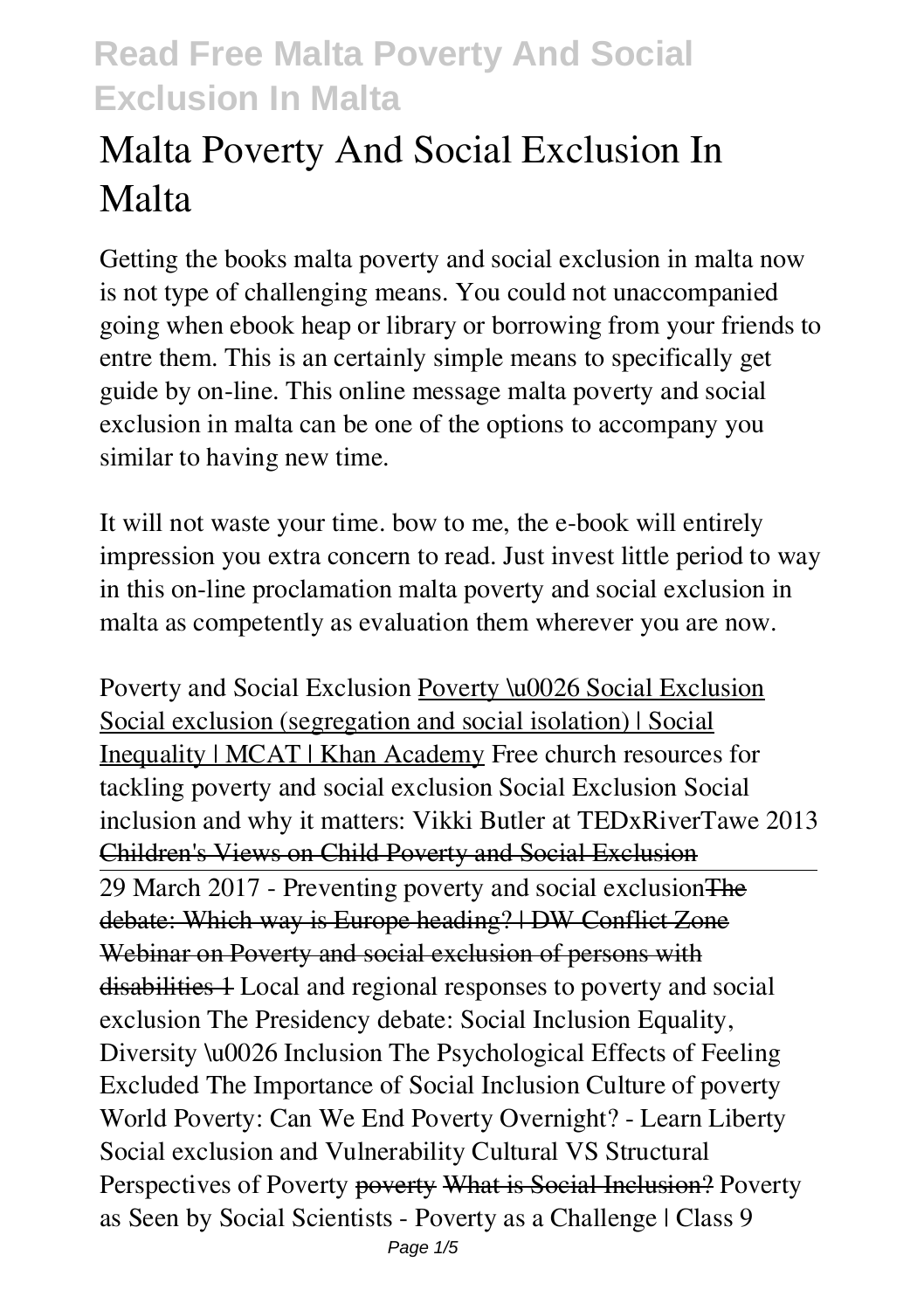*Economics* COVID-19 Conference, Session 2: Impact of COVID-19 in the health sector Poverty and Social Exclusion - II

Susanne Soederberg on Urban Displacements Governing Surplus and Survival in Global Capitalism | SOAS**Karyn McCluskey: How Glasgow Reduced Gang Violence Using Science** *Distinguished lecture by José Ramos-Horta AC: Our shared humanity: FULL SPEECH Regional Organisations Of IR | Political Science | Unacademy Live NTA UGC NET | Supreet Dhamija* **Tackling the Root Causes of Health Disparities - LeNoir - NMA Pediatric Lecture** Malta Poverty And Social Exclusion

Our Mission Statement To combat social exclusion and poverty through employment, capacity building, social integration and social mobility.

### LEAP: Anti-Poverty and Social Exclusion

Combining the ARP rate with the social exclusion rate yields what is known as the AROPE (the at risk of poverty or social exclusion) rate, which in 2017 measured 19.2 per cent. This is a...

#### Poverty and social exclusion - Mark Musù - Times of Malta

The at-risk-of-poverty or social exclusion rates (AROPE) for households without dependent children and with dependent children were both calculated at 19.7% and 20.4%. When compared to EU-SILC 2018 the former registered an increase of 0.7% and the latter by 1.4%.

### 17.1% of population living in ... The Malta Independent

Malta Poverty and Social Exclusion in Malta joseph M. Sammut Kopin at the end of the outgoing millennium, maltese society was portrayed as an laffluent societyl (galbraith 1999), with every individual enjoying the modern consumer lifestyle. national statistics and the media claim that extreme poverty has been eradicated in malta and that ...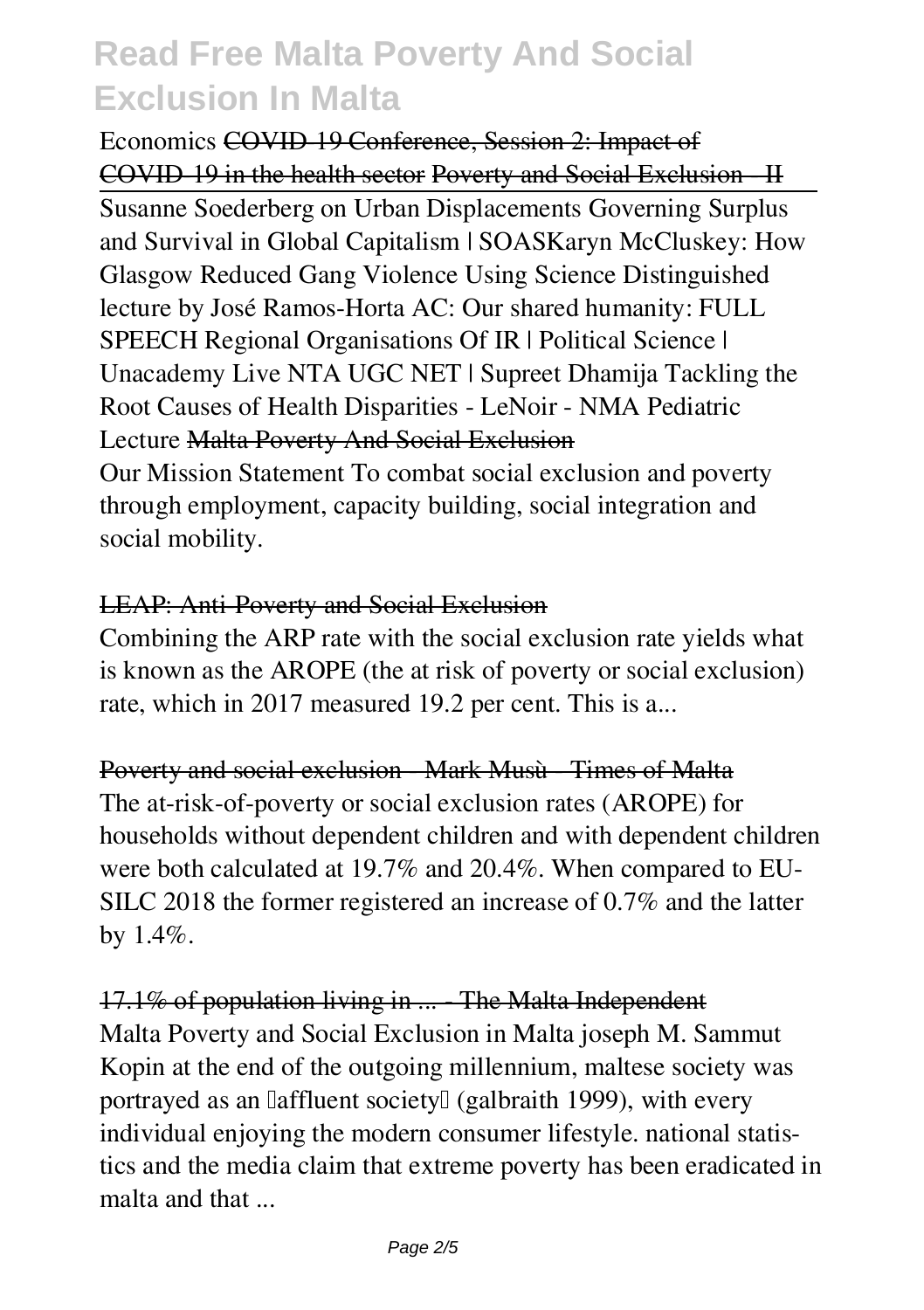#### Malta Poverty and Social Exclusion in Malta

This strategic policy reflects Maltalls ongoing commitment to reduce poverty and social exclusion by promoting the well-being and improving the quality of life for all. Poverty is multifaceted and is increasingly becoming more complex in view of evolving trends and realities.

## NATIONAL STRATEGIC POLICY FOR POVERTY REDUCTION & FOR ...

Poverty and Social Exclusion in Malta. joseph M. Sammut Kopin. at the end of the outgoing millennium, maltese society was portrayed as an laffluent societyl (galbraith 1999), with every individual enjoying the modern consumer lifestyle. national statistics and the media claim that extreme poverty has been eradicated in malta and that poverty exists only as a relative measure.

### Malta Poverty And Social Exclusion In Malta

In view of this, Kurt Muscat, Senior Executive Advisory Services at EMCS states,  $\Box$  When considering the result in poverty took place in a year (2019) where the Maltese economy grew by 6.8%, this seems to indicate that while increases in the average income are being registered, such increases are not taking place across the board, leading to a widening divide between social classes.

### People living in poverty in Malta is on the rise EMCS ...

The phenomena of hunger and poverty in Malta, as well as severe material deprivation, results from several factors. These include low income, social exclusion and low work intensity. Nearly half of the Maltese population has indicated an inability to afford even one week of vacation during the year.

Hunger and Poverty in Malta The Borgen Project Malta; Europe 2020 targets: statistics and indicators for Malta; ... Page 3/5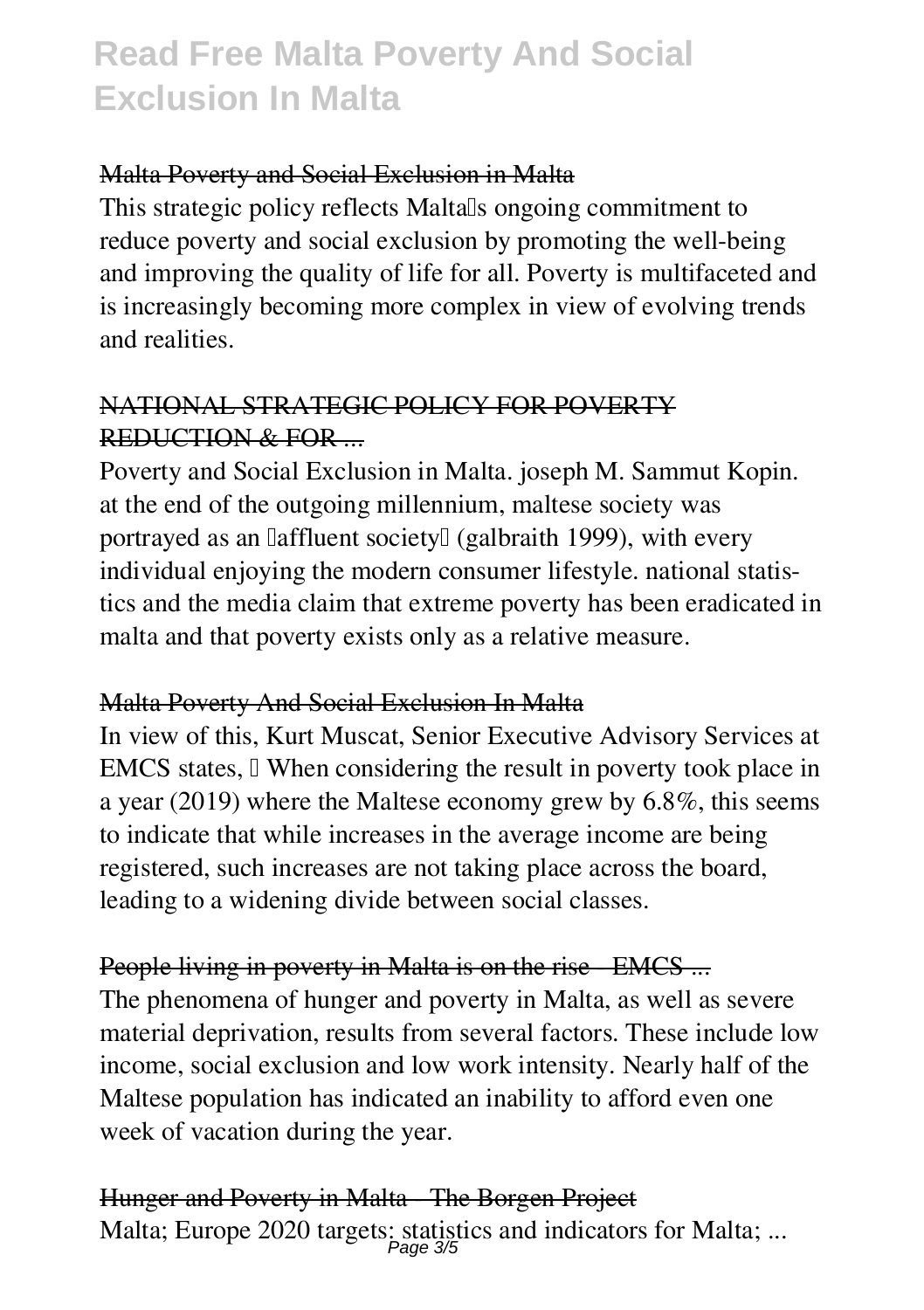Poverty and social exclusion (% of total population) EU target: 20 million less people at risk of poverty or exclusion National target: 6.5 thousands less people at risk of poverty or exclusion. Was this page useful?

### Europe 2020 targets: statistics and indicators for Malta ...

Definitions of poverty provides an overview of different approaches to poverty. The consensual approach originated in the UK in the 1983 Breadline Britain study and has been developed through the Poverty and Social Exclusion studies (see PSE UK). It is now being applied in countries across the World.

### Home | Poverty and Social Exclusion

expenses. At 20.1 per cent, the at-risk-of-poverty or social exclusion rate (AROPE) increased by 1.1 percentage points when compared to 2018. See more details by clicking the pdf link below. The EU...

### EU survey finds 82,758 at risk of poverty in Malta

Poverty and social exclusion can manifest themselves in various forms. Obviously, household income has a big impact on living standards. However, other aspects may prevent full participation in society. The latter may include monetary poverty, material deprivation, and very low work intensity, which form the three components of the EU-SILC indicators.

Poverty and social exclusion statistics explained | Mark Musú Malta registered a 4 per cent decrease in the number of people at risk of poverty or social exclusion in 2016, when compared to the year 2013, according to Eurostat figures. The amount fell from 24 per cent to 20 per cent.

Fewer Maltese People At Risk Of Poverty Or Social Exclusion The risk of poverty or social exclusion varies across age groups. In 2019, 22.5 % of children (aged less than 18 years) in the EU-27